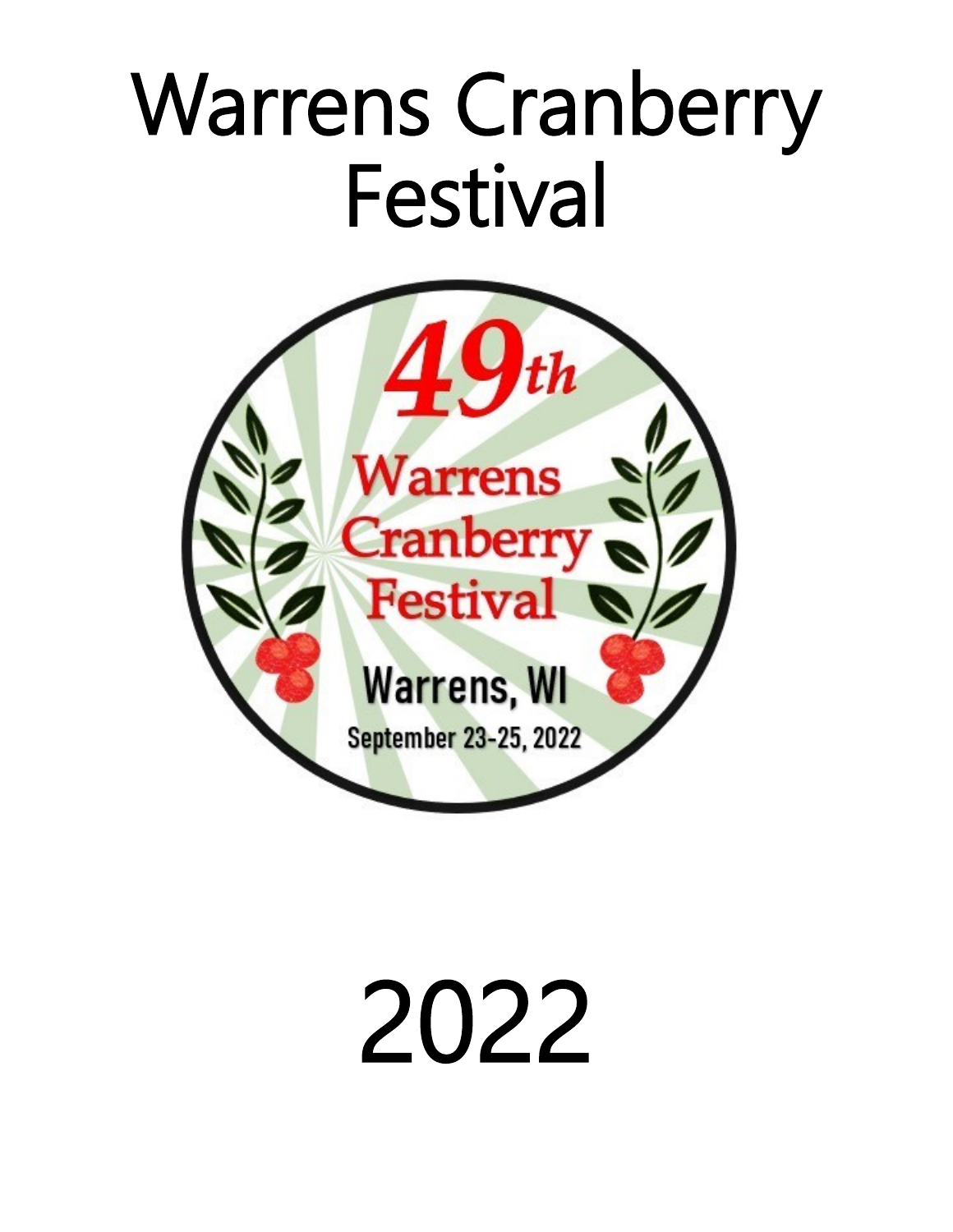**Contents**

### **Welcome Announcement**

### **Warrens Cranberry Festival Facts**

### **Awards & Recognition**

### **2022 Festival Information**

### **Press Releases**

### **Website Information**

**2022 Festival Dates: September 23-24-25, 2022 2023 Festival Dates: September 22-23-24, 2023 2024 Festival Dates: September 27-28-29, 2024**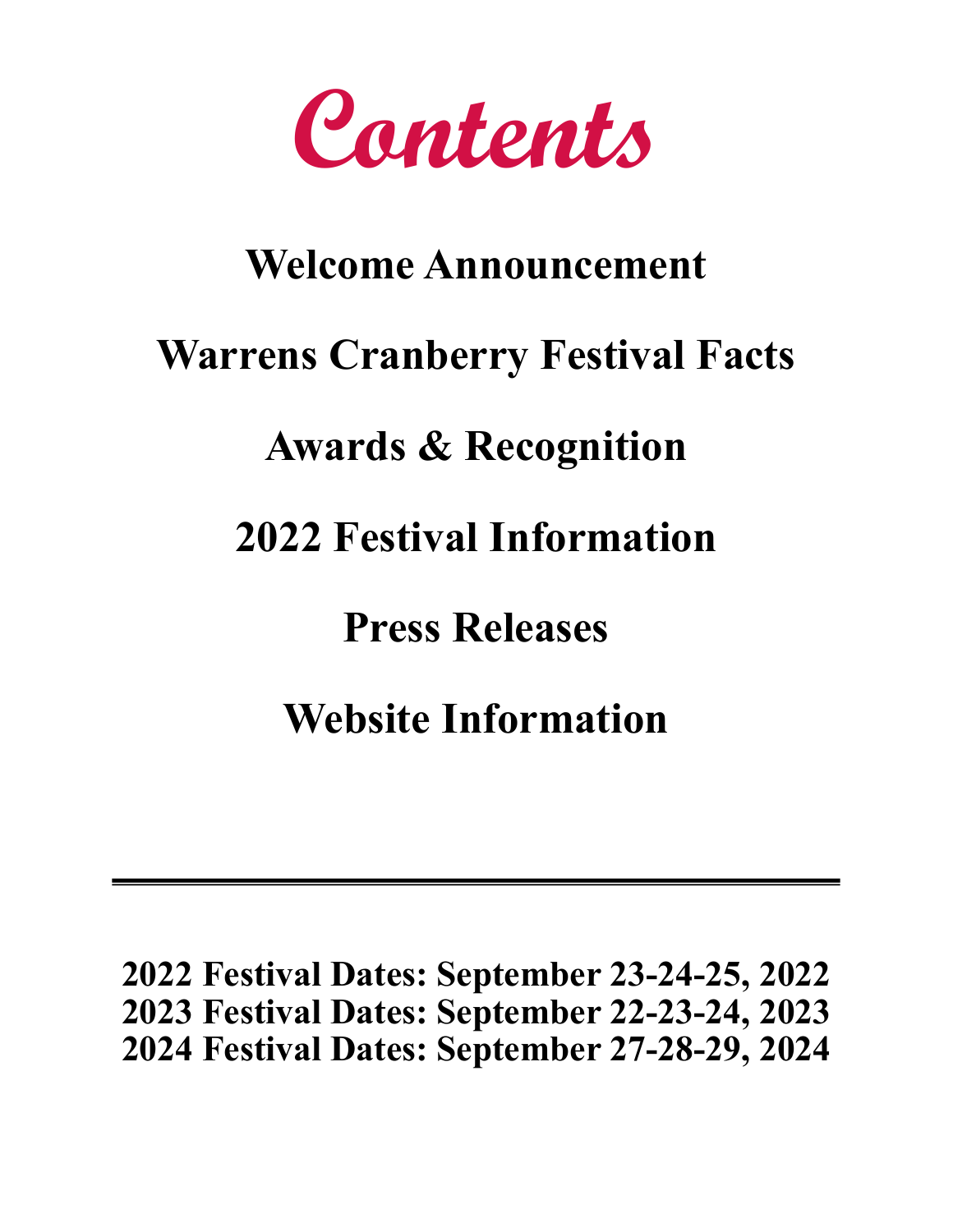

**P.O. Box 146 Phone: 608-378-4200 Warrens, WI 54666 Fax: 608-378-4250 cranfest@cranfest.com www.cranfest.com**

# 2022 Media Kit

#### **Warrens Cranberry Festival Announces 49th Annual Festival** *World's Largest Cranberry Festival to be held September 23-25, 2019*

Warrens Cranberry Festival, located in the "Cranberry Capital of Wisconsin," is pleased to announce its 47th Annual Festival to be held September 27-29, 2022.

The Festival features a variety of attractions for all ages. Media is invited to cover any aspect of the Festival. The Festival boasts 850 Arts & Craft booths, 350 Flea Market and Antique dealers, a variety of contests and one of the largest marching band parades in Wisconsin. A wide range of entertainment that can be found at the Festival. There is something for everyone at the Warrens Cranberry Festival!

Guests will have the opportunity to learn about the history of cranberry production and catch an up-close glimpse of a cranberry marsh.

Food lovers can purchase fresh produce from more than 100 Farm Market vendors present at the Festival. There are also a number of food courts featuring over 100 food booths each with a variety of delicious foods to tempt any pallet, including cranberry cream puffs, deep-fried cranberries on a stick and chocolate covered cheesecake. Both Friday & Saturday, visitors can stop by the giant fry pan, featuring a warm cranberry mixture that's served over ice cream, it's known as the "Cranberries Jubilee."

The Festival is topped off on its final day with a gigantic parade, held on Sunday. The parade features several marching bands from the surrounding area, classic automobiles, visiting royalty, horses, tractors and floats. In the past, the Festival has been honored to have such special guests as, Miss Wisconsin, Miss Wisconsin USA and the First Lady of Wisconsin, be a part of the parade.

Again, media are invited and welcome to cover all aspects of the Festival. For your convenience, a photo gallery, news releases and other Festival information can be found on our website, **www.cranfest.com** All photos and information are available for media use. For more information, please contact the Festival Office at 608-378-4200.



 *The purpose of the Warrens Cranberry Festival shall be to promote the common good and general welfare of the community of Warrens, including holding an annual community festival and raising funds to be used exclusively for civic betterments and social improvements in the Warrens community. ###*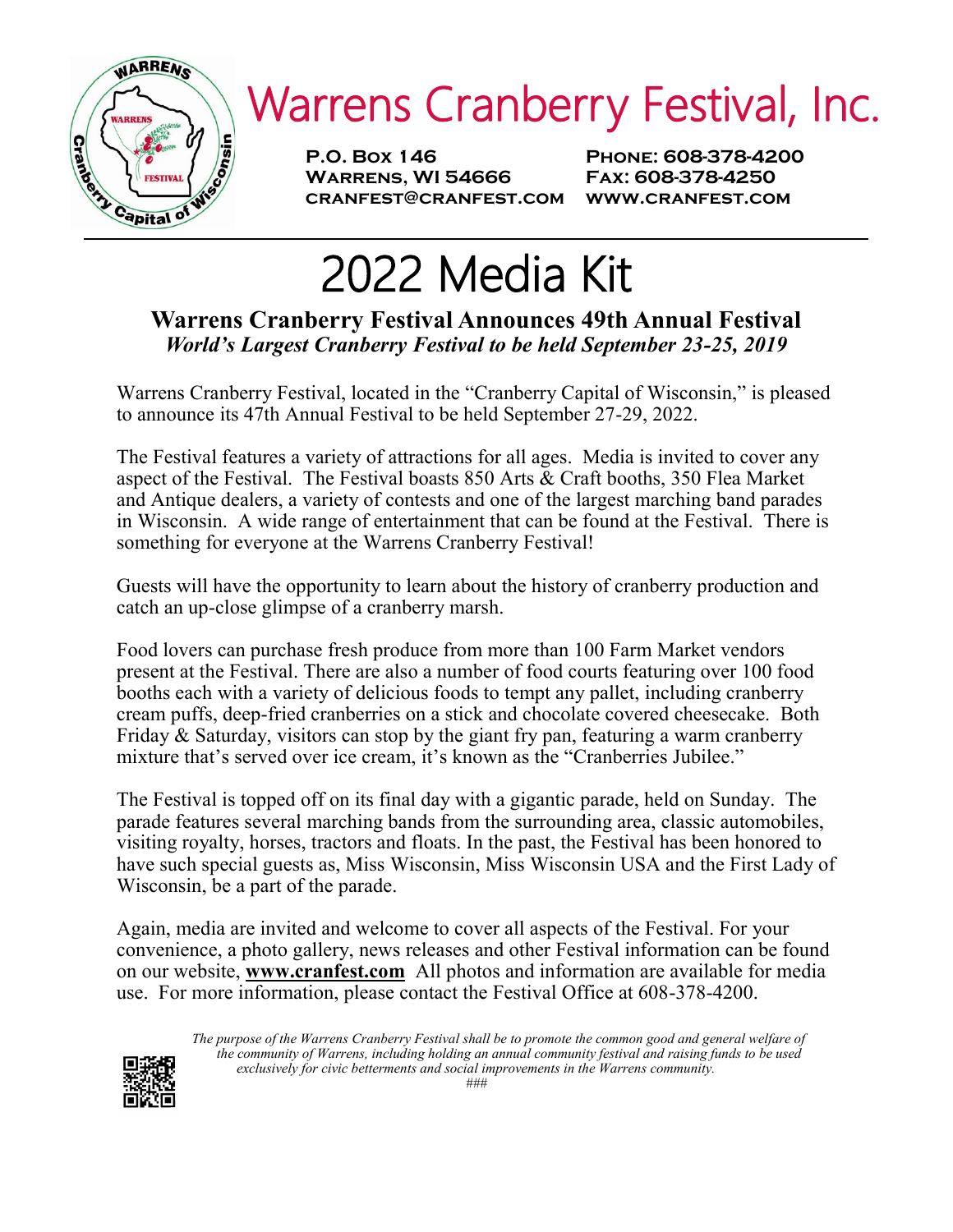### Warrens Cranberry Festival Facts

- Warrens is the "Cranberry Capital of Wisconsin" and hosts the world's largest cranberry festival.
- Attendance at the first Festival in 1973 was 3,500 and there were 75 booths. Since then it has grown from a small community festival to an international event with more than 145,000 visitors each year.
- The Festival was started to raise funds to improve the quality of life in the Village of Warrens.
- The purpose of the Warrens Cranberry Festival shall be to promote the common good and general welfare of the community of Warrens, including holding an annual community festival and raising funds to be used exclusively for civic betterments and social improvements in the Warrens community.
- 15 people serve on the Festival's Board of Directors and Advisory Board.
- The Festival is a registered nonprofit organization and has given over \$2 million dollars in donations over its 49 years of existence. These donations have benefited the Village of Warrens, area schools, fire department and lions club and many other local organizations. Each year the Festival also awards several scholarships to local youth, to help with their college tuition.
- In appreciation and recognition of the use of their property during the Festival, the Warrens Cranberry Festival donates \$100 each year to any village property owner in Warrens. The money is used toward the cost of minor repairs or beautification of their property.
- The Warrens Cranberry Festival brings in excess of millions of dollars per year to the Monroe County, Wisconsin area, contributing to the local economy and benefiting hotels, restaurants, and shopping centers within the travel and tourism industry.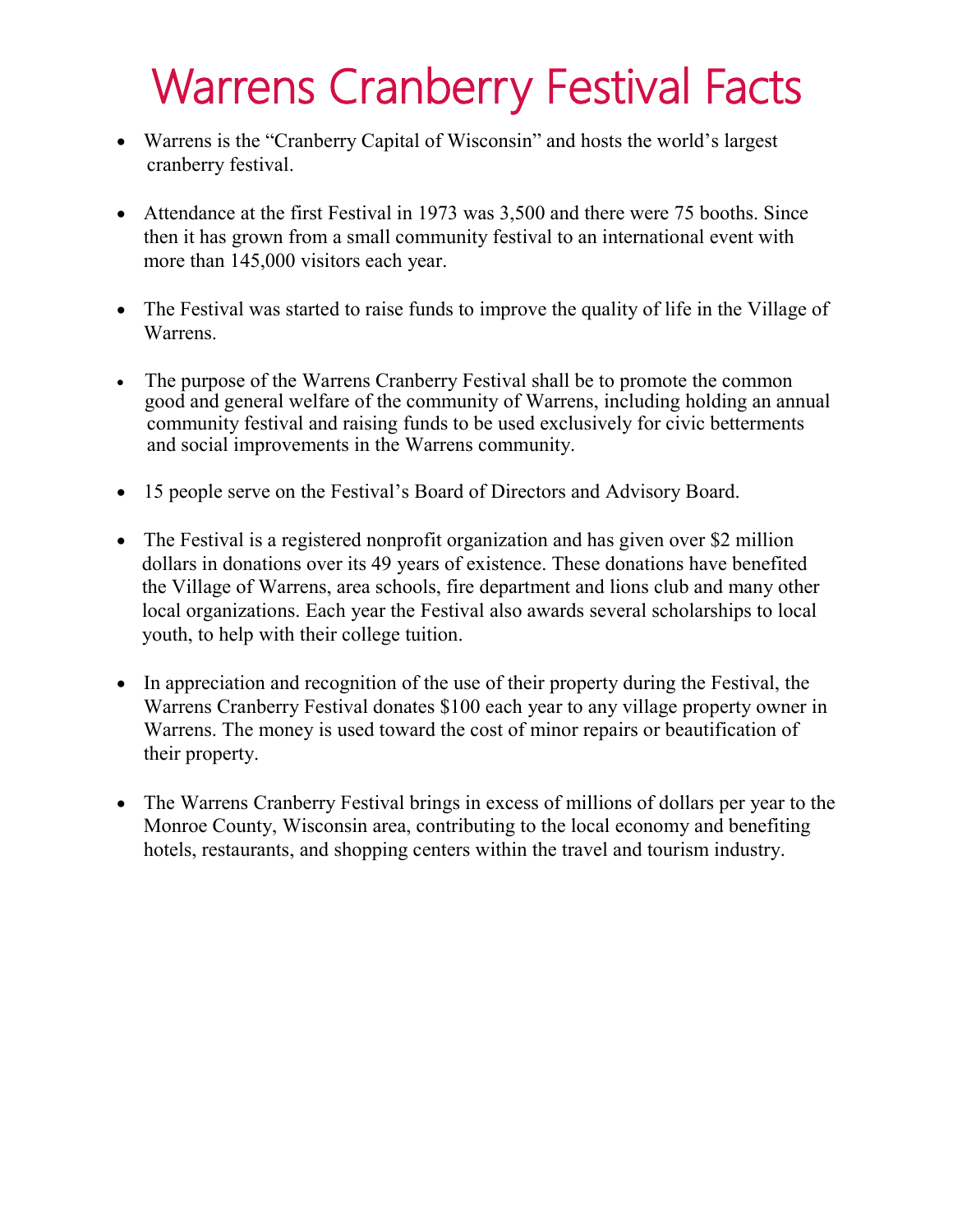### Awards & Recognition

#### **49th Annual Warrens Cranberry Festival - September 23-25, 2022 7 a.m. - 5 p.m. Friday & Saturday 9 a.m.—5 p.m. on Sunday Warrens, Wisconsin**

**Our event continues to grow in popularity and has been featured in the following news media:**

#### **2021**

*Travel Wisconsin* named us in their list of "**7 Wisconsin Festivals Only for Fall"** *Livability* names us in their list of **"Pumpkin chuckin', sheep herding and frozen dead** 

**guys? 7 unusual American holiday festivals"**

*Good Morning America* filmed a segment on their "**Rise and Shine"** series here at the festival.

*Sunshine Artist Magazine-*named us in their list of "**Best shows of the past 10 years; 2010 -2020"** voted on by vendors in the Top 100 Contemporary Craft Shows in the country

Styleandtrends.net wrote an article "**3 Things To Know About The Warrens Cranberry Festival – The Largest Cranberry Festival In The World"**

*Travel Wisconsin* named us in their list of **"Visit these 9 food festivals for a true taste of Wisconsin"**

#### **2020**

*Tri-State Travel* named us in their article "**Immersed in Fun of Cranberry Festival"** *TravelMag* named us in their article "**The Best Festivals and Fairs in Wisconsin"** *Driftless Magazine* named us in their article **"Warrens Cranberry Festival-Warrens, WI"**

In the past, we have been highlighted by such national publications as *Sunshine Artist Magazine, The Crafts Report Magazine, Midwest Living Magazine, Huffington Post, National Geographic, Martha Stewart Living Radio* on Sirius Satellite for the *Living Today* show, *The New York Times, The Food Network* and *O, The Oprah Magazine to name a few.*

- *Discover Wisconsin* featured an episode *"Warrens - The Cranberry's Big Gig,"* in 2011 and 2012, along with receiving *Choice Destination* recognition. *Discover Wisconsin* featured an episode *"Fall Fun at Warrens Cranberry Festival."* in 2016, along with receiving *Choice Destination* recognition.
- *ABA-American Bus Association* named us **"North America's Top 100 Events"**
- *Food Network* filmed an episode called "*Outrageous Thanksgiving*"
- *Travel WI Art & Craft Fair booklet* featured the Festival on the cover of the yearly publication

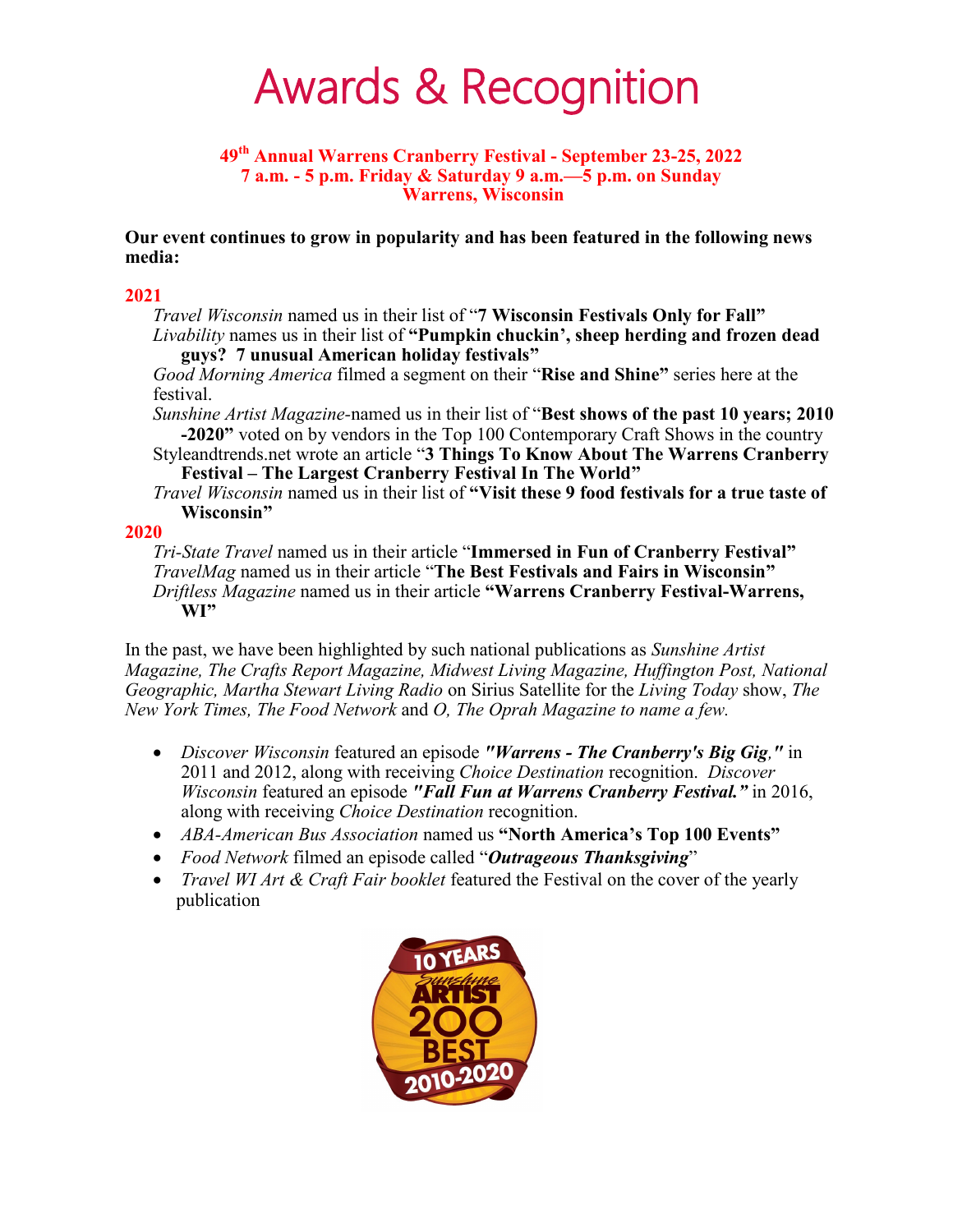#### **49th Warrens Cranberry Festival Information - September 23-25, 2022**

Warrens Cranberry Festival is the world's largest cranberry festival. There is something for everyone at Festival, including shopping, contests, marsh tours, a parade and so much more. The Festival will mark its 49th year in 2021. Since the first festival in 1973, attendance has grown from 3,500 to more than 145,000 each year. The Warrens Cranberry Festival boasts 850 arts & craft booths, 350 flea market & antique booths and 100 farm market vendors. If you get hungry during all that shopping, head over to one of the 100 food vendors for a tasty treat.

#### **Mission Statement**

The purpose of the Warrens Cranberry Festival shall be to promote the common good and general welfare of the community of Warrens, including holding an annual community festival and raising funds to be used exclusively for civic betterments and social improvements in the Warrens community.

**Shopping -** The Warrens Cranberry Festival features more than three miles of shopping and more than 1,300 booths. Browse the unique Arts & Crafts show for original treasures like handmade jewelry, wooden sculptures, metal garden art and knitted items. The Flea Market and Antique section is one-of-a-kind, featuring primitives, fishing and hunting supplies, purses, collectibles, toys, clothing and sports memorabilia. The best of fresh produce is available in the Farm Market, visitors can find fresh cranberries, cheeses, meats, dried flowers, honey, soaps, lotions and a variety of other specialty items. Don't forget to stop by the Warrens Cranberry Festival Souvenir Booth where official Festival shirts, sweatshirts, buttons, shopping bags and other cranberry related items are available for purchase.

**Food -** It doesn't matter what your favorite food is, the Warrens Cranberry Festival has you covered! The Festival features 100 food vendors who serve everything from cranberry cream puffs, deep fried cranberries on a stick and chocolate covered cheesecake to Greek Gyros and spicy Mexican foods. Of course, you can always find traditional favorites like hotdogs, burgers and popcorn. The Festival also features the Cranberries Jubilee - Giant Fry-Pan serving a warm cranberry mixture over ice cream.

**Entertainment -** There is a wide range of entertainment offered at the Festival. Guests can find an assortment of activities, strolling entertainment, singing, dancing and much more.

**Parade -** The parade ends the Festival each year. There are a variety of units, including marching bands, various royalty, classic automobiles, horses, tractors and floats. This year the Parade Grand Marshalls will be Carolyn Habelman & Gale Sutherland and Parade Marshals will be past  $\&$  present Advisory Board Henry Knoepker, Nodji Van Wychen and June Potter.

**Contests -** A variety of contests are available to people of all ages during the Festival. This year's contests include the Button Design for the 50th 2023 Festival, Photography, Pictorial Cancellation, Biggest Berry, Be Our Guest (dress up in crazy costumes,) Marsh Medallion Hunt and a Cranberry Chiffon Pie Eating Contest. A variety of prizes can be won, from blue ribbons to gift certificates and cash.

**Cranberry Information -** All three days visitors can tour a working cranberry marsh. Knowledgeable guides will answer your questions about the history, growing or other cranberry questions. A video is also available to see the process of growing and harvesting cranberries. You can purchase cranberries and other cranberry related products here at the festival.

**Royalty -** Each year, the Warrens Cranberry Festival chooses three young women to hold the Cranberry Royalty title. The Warrens Cranberry Festival Royalty, travel across the state of Wisconsin, attending parades, speaking engagements, food demonstrations, pageants and other dignitary events to promote the Warrens Cranberry Festival and Wisconsin's indigenous state fruit, the Cranberry!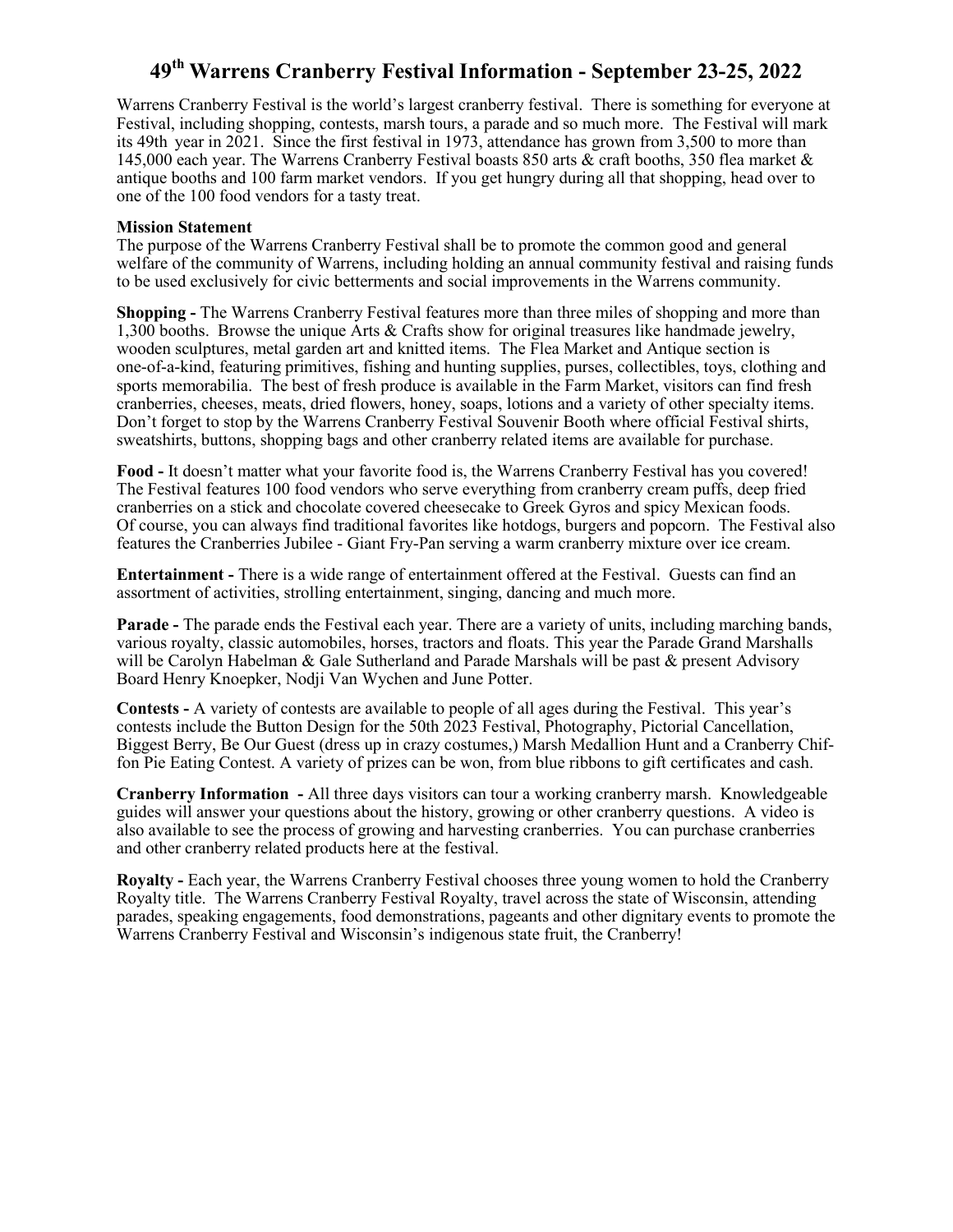

**P.O. Box 146 Phone: 608-378-4200 Warrens, WI 54666 Fax: 608-378-4250 cranfest@cranfest.com www.cranfest.com**

FOR IMMEDIATE RELEASE

**2022 Warrens Cranberry Festival Button Designs Announced**

The designer of the **49th Annual 2022 Warrens Cranberry Festival Button** is **Cassie Grier, Carver MN**



The design was revealed at the 2021 Warrens Cranberry Festival, on September 26, 2021. A cash prize was awarded to the  $1<sup>st</sup>$  and  $2<sup>nd</sup>$  place winners in the Adult Category.

Each year, the buttons are designed a year ahead for the next year's Festival. January 2022, for the Warrens Cranberry Festival 2023 Button Design Contest Rules are available. Call 608-378-4200 or visit www.cranfest.com for more information.

*The purpose of the Warrens Cranberry Festival shall be to promote the common good and general welfare of the community of Warrens, including holding an annual community festival and raising funds to be used exclusively for civic betterments and social improvements in the Warrens community.*  **###**

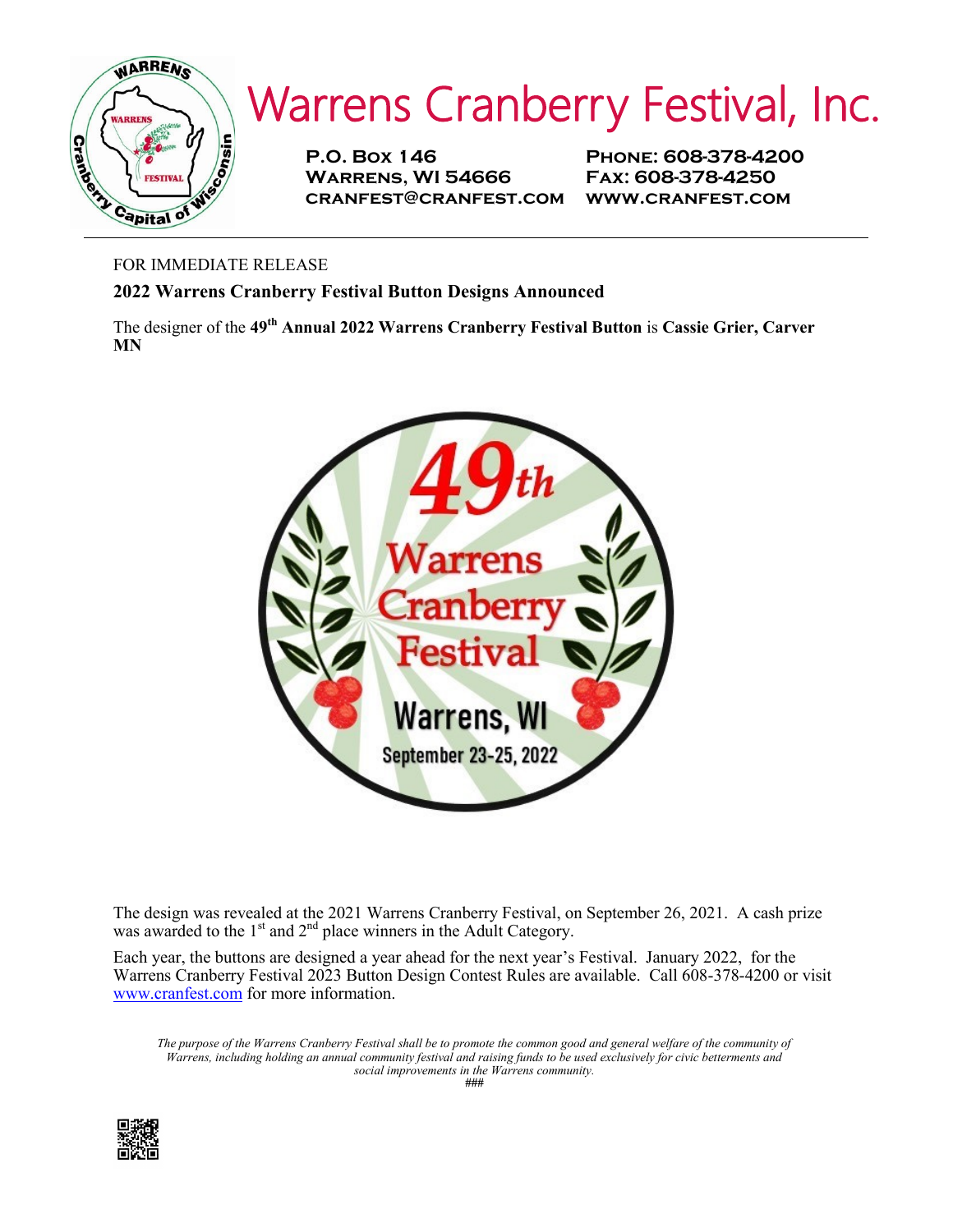

**P.O. Box 146 Phone: 608-378-4200 Warrens, WI 54666 Fax: 608-378-4250 cranfest@cranfest.com www.cranfest.com**

#### FOR IMMEDIATE RELEASE

#### **49th Annual Warrens Cranberry Festival - September 23-25, 2022, Friday & Saturday 7 a.m. - 5 p.m., Sunday 9 a.m.—5 p.m. Warrens, Wisconsin**

Warrens, the "Cranberry Capital of Wisconsin", a small village, population 400, located in the northeastern corner of Monroe County. Warrens is also host to the annual, World's Largest Cranberry Festival and 2022 marks the 49th celebration!!! The Festival is perhaps best known for its shopping and boasts 850 arts & crafts booths (unusual works of art), 350 flea & antique booths (primitives, pottery and antiques), 100 farm market booths (fresh fall produce) and 100 food vendors that make for a three-mile shopping extravaganza!

Forty-nine years ago the very first festival was planned, it was held in early October and approximately 3,500 people came. The attendance has grown to more than 145,000 visitors each year. Now held always the last full weekend of September

Guests get an up-close and personal look at an actual cranberry marsh and learn about the history of the cranberry and its production in the area.

On Friday and Saturday the "Cranberries Jubilee Giant Fry Pan" will be available. One of the most sought after attractions for the past thirty years, people stand in line waiting to purchase the warm cranberry mixture that is served over ice cream.

A variety of contests are available to people of all ages during the Festival. This year's contests include the Button Design for the 2023 Festival, Photography, Pictorial Cancellation, Biggest Berry, Be Our Guest (dress up in crazy costumes,) Marsh Medallion Hunt and a Cranberry Chiffon Pie Eating Contest. A variety of prizes can be won, from blue ribbons to gift certificates and cash.

Other highlights at this year's Festival encompass a wide range of entertainment including strolling entertainment, singing and dancing. If you are hungry be sure to visit the food booths, there are over 100 of them! Guests can enjoy American, Greek, Chinese, Italian, and Mexican cuisines and of course don't forget the cranberries. Be sure to sample a Cranberry Cream Puff, chocolate covered cheesecake, cranberry ice cream and deep-fried cranberries on a stick!

The gigantic parade is on Sunday at 1:00 p.m. It is known as one of the largest marching band parades in the area. This year the Parade Grand Marshalls will be Carolyn Habelman & Gale Sutherland and Parade Marshals will be past & present Advisory Board Henry Knoepker, Nodji Van Wychen and June Potter.

*The purpose of the Warrens Cranberry Festival shall be to promote the common good and general welfare of the community of Warrens, including holding an annual community festival and raising funds to be used exclusively for civic betterments and social improvements in the Warrens community.* **###**

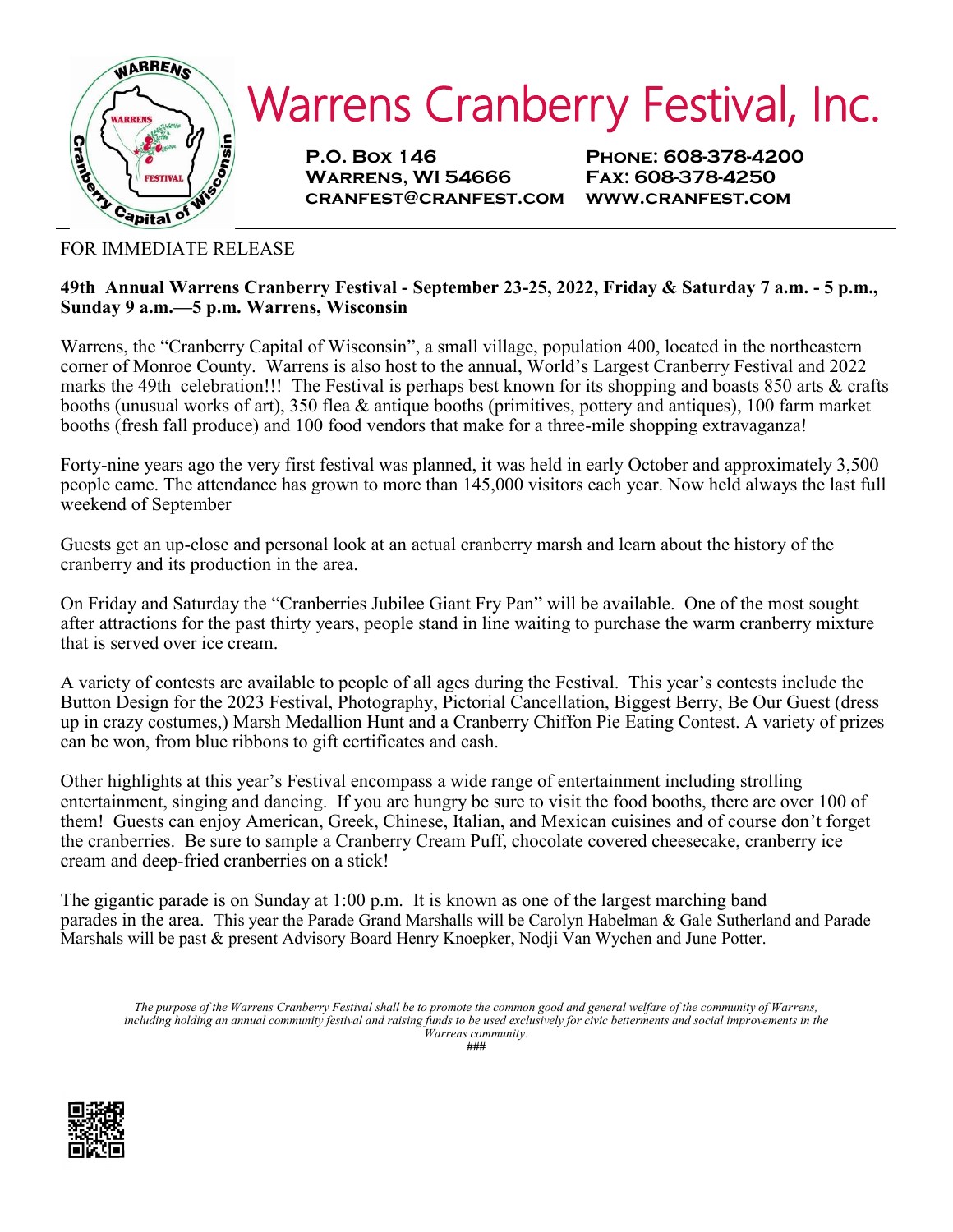

**P.O. Box 146 Phone: 608-378-4200 Warrens, WI 54666 Fax: 608-378-4250 cranfest@cranfest.com www.cranfest.com**

FOR IMMEDIATE RELEASE

#### **Warrens Cranberry Festival Awards Scholarships**

Each year, the Festival awards up to \$2,000 in scholarships to local students to help them achieve their higher educational goals. The awards were presented to six individuals in May at the Tomah High School.

#### **Last year's scholarship recipients were:**

**Clara Krause** of *Camp Douglas, WI,* was awarded a \$500 Warrens Cranberry Festival, Inc., Scholarship and is pursing a degree in teaching mathematics at the University of Wisconsin - Eau Claire

**Lindsey McIntyre**, of *Black River Falls, WI,* was awarded a \$500 Warrens Cranberry Festival, Inc., Scholarship and is pursing a degree in Nursing at the Western Technical College -LaCrosse.

**Hunter Neumann,** *of Warrens, Wi,* was awarded a \$500 Warrens Cranberry Festival, Inc. Scholarship and is pursing a degree in Environmental Science at the University of Wisconsin– Stout.

**Mariah Pierce**, of *Warrens, WI,* was awarded a \$500 Warrens Cranberry Festival, Inc., Scholarship and is pursing a degree in accounting at the Western Technical College.

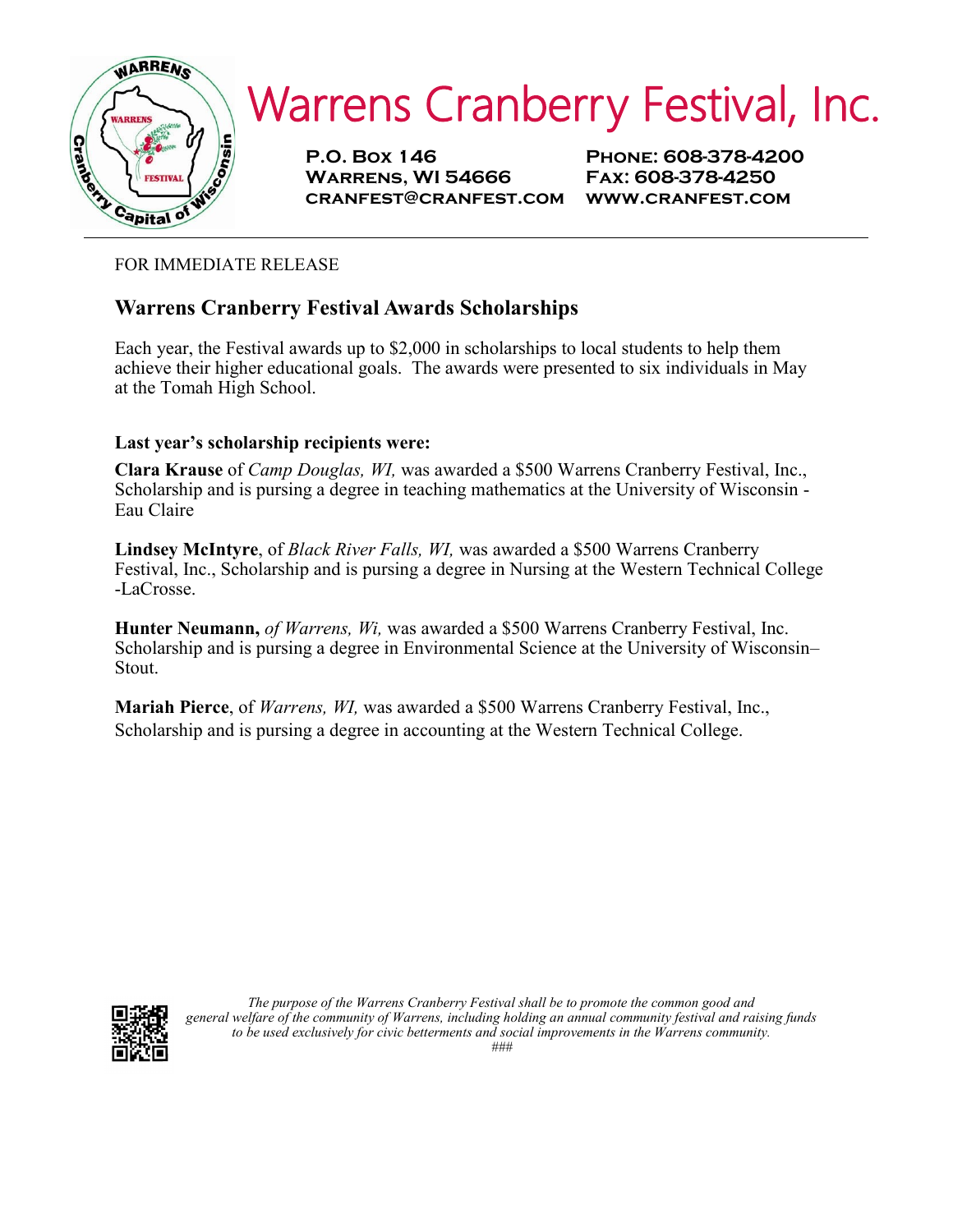

#### **49th Annual Warrens Cranberry Festival - September 23-25, 2022, 7 a.m. - 5 p.m., Warrens, Wisconsin**

Warrens, the "Cranberry Capital of Wisconsin," is a small village, population 400, located in the northeastern corner of Monroe County. Warrens is also host to the annual World's Largest Cranberry Festival and 2022 marks the 49th

celebration! The Festival is perhaps best known for its shopping and boasts 850 arts & crafts booths (unusual works of art), 350 flea & antique booths (primitives, pottery and antiques), 100 farm market booths (fresh fall produce) and 100 food vendors that make for a three-mile shopping extravaganza!

Forty-nine years ago a small group of people sat down to discuss the idea of having a cranberry festival in the Village of Warrens. These people had a vision, filled with ideas; of cranberry royalty, a parade, horse show, and farmer's market and so the first festival was planned. It was held in early October and approximately 3,500 people attended. Now, 49 years later, attendance has grown to more than 145,000 visitors each year. The Festival brings in millions of dollars per year, contributing to the local economy and benefiting the travel and tourism industry. From the beginning the purpose of the Festival was to raise funds to improve the quality of life in the Village of Warrens. The Festival's focus is to donate to community organizations, including schools, fire departments, lions clubs and scout/youth groups. Over the past 49 years, the Festival has donated more than \$2 million to such organizations and will continue to fulfill that vision and mission. The Festival is a nonprofit organization that solely benefits the community of Warrens.

Guests get an up-close-and-personal look at an actual cranberry marsh and learn about the history of the cranberry and its production in the area. Our individuals are committed to educating visitors on the production of cranberries, our indigenous state fruit.

On Friday and Saturday the Cranberries Jubilee Giant Fry Pan will be available. Thirty six years ago a tradition began and it's been called many things "the giant fry pan" and "Bucky Badger Sundaes" but most everyone knows it as Cranberries Jubilee." It is one of the most sought after attractions and people stand in line for hours waiting to purchase the warm cranberry mixture that is served over ice cream.

The Festival also features a variety of other contests including the Button Design for the 2023 Festival, Photography, Pictorial Cancellation, Biggest Berry, Flower Show, Quilt & Needlework, Be Our Guest (dress up in crazy costumes,) Marsh Medallion Hunt and a Cranberry Chiffon Pie Eating Contest. A variety of prizes can be won, from blue ribbons to gift certificates and cash.

Other highlights at this year's Festival encompass a wide range of entertainment including strolling entertainment,

singing and dancing. If you are hungry be sure to visit the food booths, there are over 100 of them! Guests can enjoy American, Greek, Chinese, Italian, and Mexican cuisines and of course don't forget the cranberries. Be sure to sample a Cranberry Cream Puff, chocolate covered cheesecake, cranberry ice cream and deep-fried cranberries on a stick!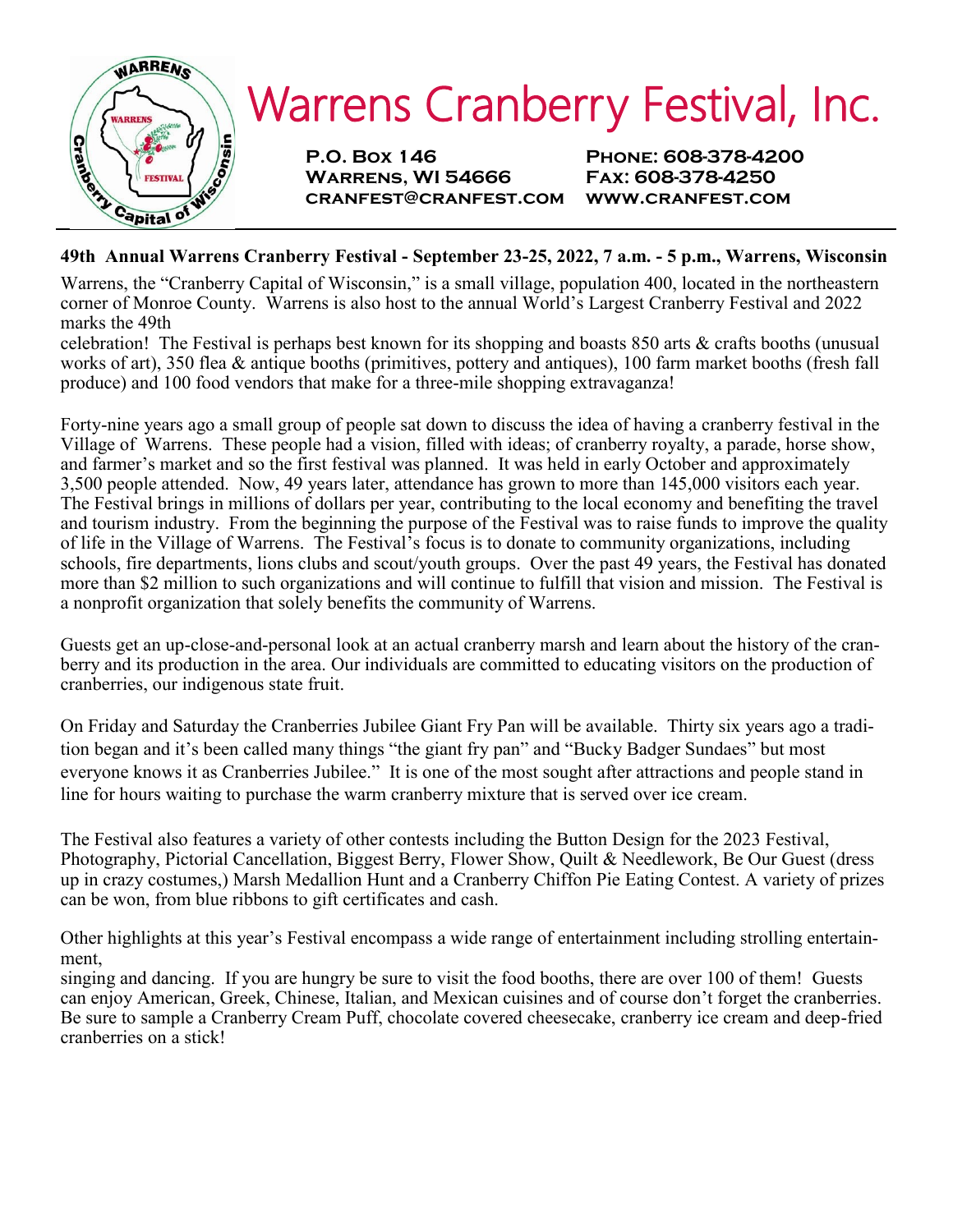

**P.O. Box 146 Phone: 608-378-4200 Warrens, WI 54666 Fax: 608-378-4250 cranfest@cranfest.com www.cranfest.com**

The gigantic parade is on Sunday at 1:00 p.m. It is known as one of the largest marching band parades in the area. There are a variety of units in the parade, including various royalty, classic automobiles, horses, tractors and floats. This year the Parade Grand Marshalls will be Carolyn Habelman & Gale Sutherland and Parade Marshals will be past & present Advisory Board Henry Knoepker, Nodji Van Wychen and June Potter. The Parade Marshall designation is given to the individual, family or group whose impact has made a contribution to the Festival.

Recycling is one of the best things for the environment. While reducing piles of garbage, you're also protecting natural resources and habitat, cutting global warming pollution and saving water and energy. This year you can expect to see recycling bins near most of the major garbage barrels. Look for these bins when discarding any glass, cans or plastics!

Back by popular demand, the Festival's tenth *Marsh Medallion Hunt*. The Marsh Medallion will be hidden within the Cranberry Festival grounds on public property. Clues will be given starting Thursday, September 22. Check our website *www.cranfest.com* for a new clue each day. The person who finds the Marsh Medallion will receive his/her prize by returning the medallion to the Cranberry Festival Office in Warrens.

The Festival has also drawn special guests from all over the world including, Canada, England, Norway, Venezuela and France. It has hosted the Governor of Wisconsin and the Secretary and Deputy-Secretary of Tourism for the State of Wisconsin for several years, as well as, a variety of politicians, Alice in Dairyland, Donald Driver, Wisconsin Honey Queen, Fairest of the Fairs, Miss Wisconsin and even a former Miss America! We have a map to mark where you are from and one year ask anyone not from the USA to please stop and get a souvenir. We had over 47 countries that came to say hello.

The Festival membership, board members, office staff, volunteers and sponsors are all very proud of this great Festival. People work very hard all year long to create a fun-filled Festival that visitors come back to year after year. Every person involved with the Festival has the passion and vision of the event in mind and that shines through when the event is in full swing and the sun is shining down on our small Village, giving us all good things to be thankful for. For 49 years the Warrens Cranberry Festival has been giving people a reason to celebrate the cranberry, Wisconsin's State Fruit. People enjoy themselves and look forward to this event each year; they plan their vacations around it and attend our event rain or shine. They embark on a three-day adventure, which brings them delicious food, beautiful artwork, great deals and a smile on their face! So mark your calendars - September 23-25, 2022, we hope to see you there!

*The purpose of the Warrens Cranberry Festival shall be to promote the common good and general welfare of the community of Warrens, including holding an annual community festival and raising funds to be used exclusively for civic betterments and social improvements in the Warrens community.* 

**###**

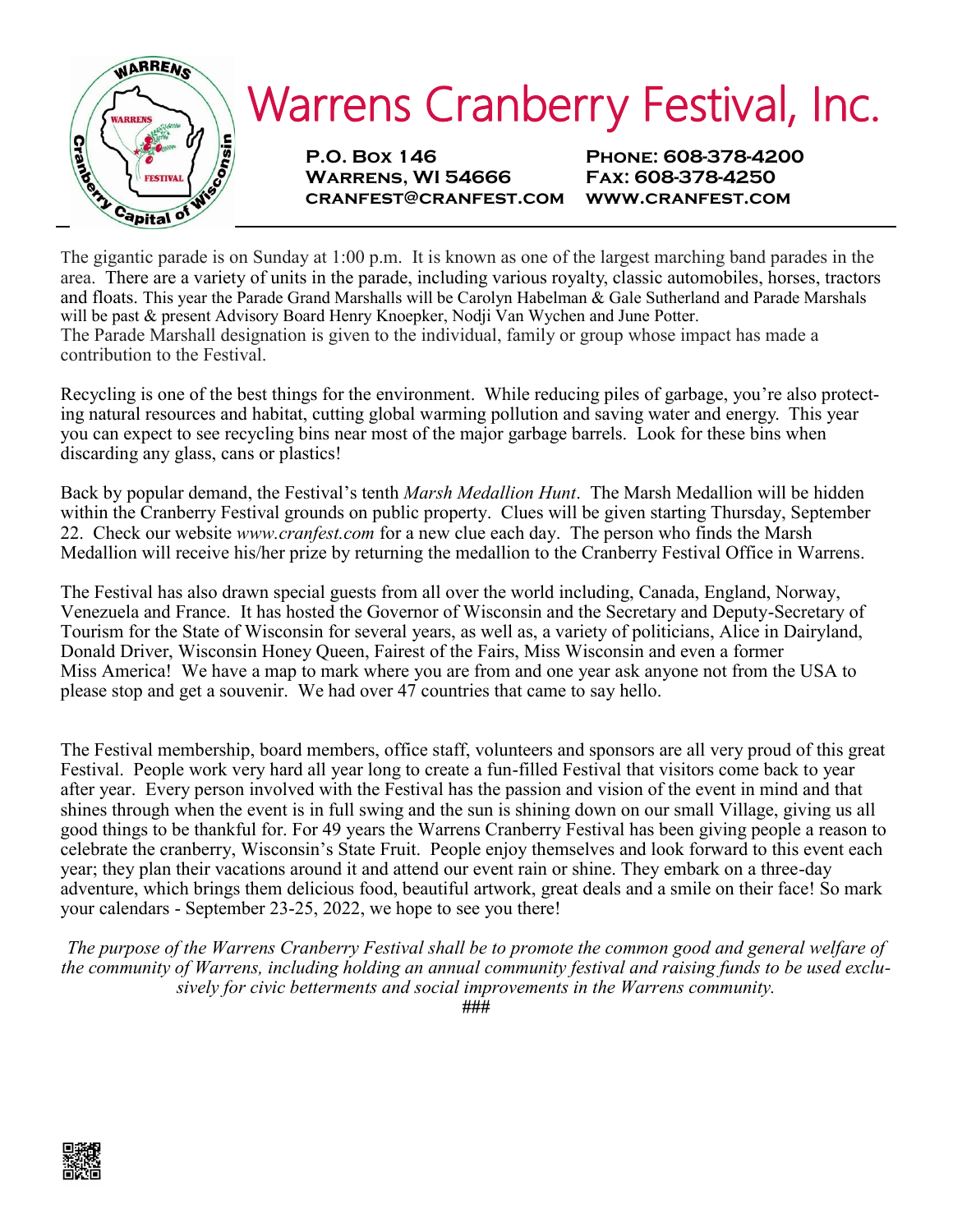# Visit us online!

Learn even more about Warrens Cranberry Festival at our website, **www.cranfest.com**

What you will find online:

- More press releases
- Newsletters
- Photo galleries
- Cranberry facts
- More details about all aspects of the Festival
- Frequently asked questions
- And much more!

Be sure to keep up with the latest news, by following the Festival on Facebook, Twitter, YouTube, and the Festival and Royalty Blogs.





www.facebook.com/cranfest



www.twitter.com/WarrensCranfest

**You Tube** 

www.youtube.com/user/Cranfest

# Warrens Cranberry Festival www.cranfest.com